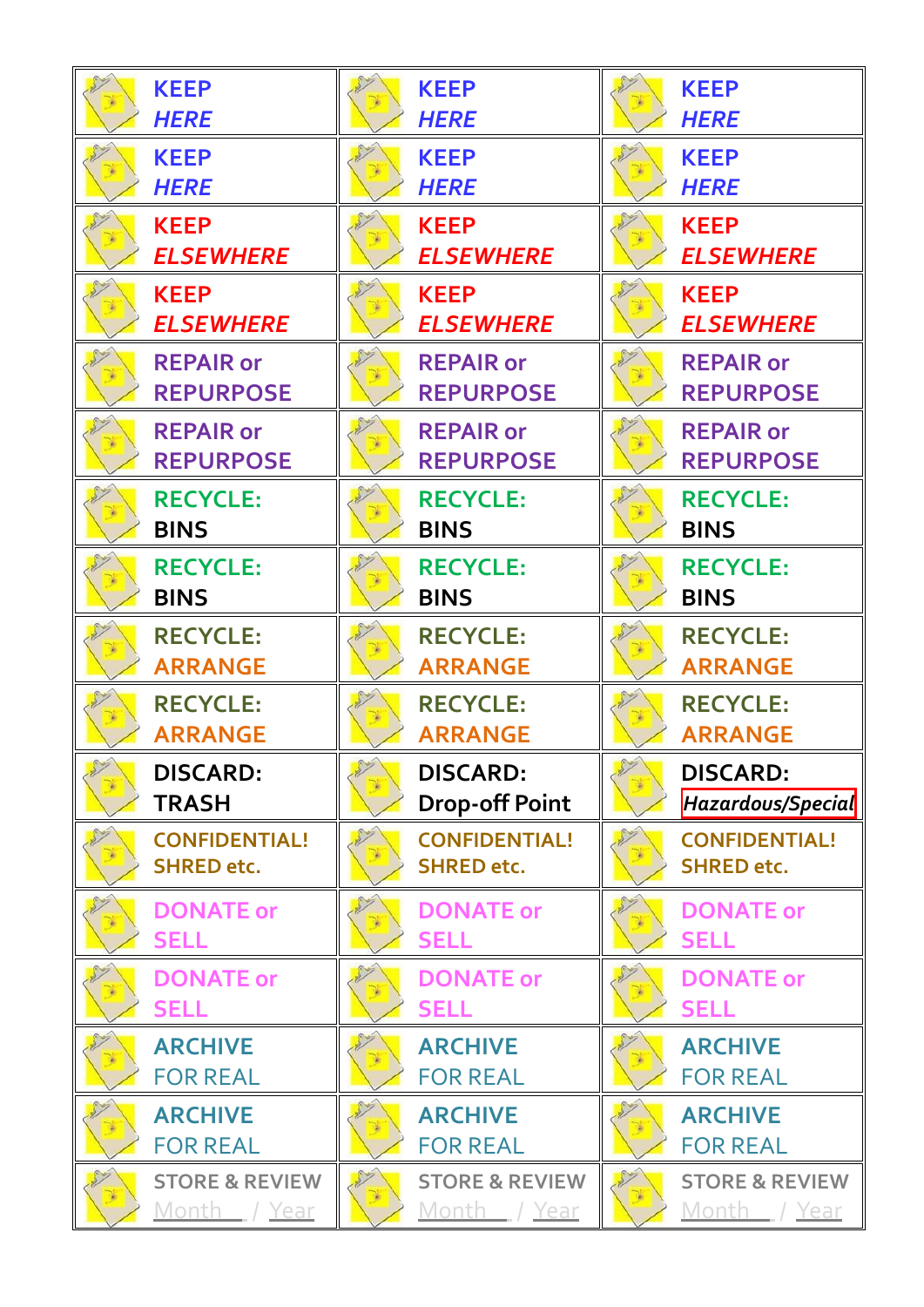| <b>KEEP</b> | <b>KEEP</b> | <b>KEEP</b> |
|-------------|-------------|-------------|
| <b>HERE</b> | <b>HERE</b> | <b>HERE</b> |
| <b>KEEP</b> | <b>KEEP</b> | <b>KEEP</b> |
| <b>HERE</b> | <b>HERE</b> | <b>HERE</b> |
| <b>KEEP</b> | <b>KEEP</b> | <b>KEEP</b> |
| <b>HERE</b> | <b>HERE</b> | <b>HERE</b> |
| <b>KEEP</b> | <b>KEEP</b> | <b>KEEP</b> |
| <b>HERE</b> | <b>HERE</b> | <b>HERE</b> |
| <b>KEEP</b> | <b>KEEP</b> | <b>KEEP</b> |
| <b>HERE</b> | <b>HERE</b> | <b>HERE</b> |
| <b>KEEP</b> | <b>KEEP</b> | <b>KEEP</b> |
| <b>HERE</b> | <b>HERE</b> | <b>HERE</b> |
| <b>KEEP</b> | <b>KEEP</b> | <b>KEEP</b> |
| <b>HERE</b> | <b>HERE</b> | <b>HERE</b> |
| <b>KEEP</b> | <b>KEEP</b> | <b>KEEP</b> |
| <b>HERE</b> | <b>HERE</b> | <b>HERE</b> |
| <b>KEEP</b> | <b>KEEP</b> | <b>KEEP</b> |
| <b>HERE</b> | <b>HERE</b> | <b>HERE</b> |
| <b>KEEP</b> | <b>KEEP</b> | <b>KEEP</b> |
| <b>HERE</b> | <b>HERE</b> | <b>HERE</b> |
| <b>KEEP</b> | <b>KEEP</b> | <b>KEEP</b> |
| <b>HERE</b> | <b>HERE</b> | <b>HERE</b> |
| <b>KEEP</b> | <b>KEEP</b> | <b>KEEP</b> |
| <b>HERE</b> | <b>HERE</b> | <b>HERE</b> |
| <b>KEEP</b> | <b>KEEP</b> | <b>KEEP</b> |
| <b>HERE</b> | <b>HERE</b> | <b>HERE</b> |
| <b>KEEP</b> | <b>KEEP</b> | <b>KEEP</b> |
| <b>HERE</b> | <b>HERE</b> | <b>HERE</b> |
| <b>KEEP</b> | <b>KEEP</b> | <b>KEEP</b> |
| <b>HERE</b> | <b>HERE</b> | <b>HERE</b> |
| <b>KEEP</b> | <b>KEEP</b> | <b>KEEP</b> |
| <b>HERE</b> | <b>HERE</b> | <b>HERE</b> |
| <b>KEEP</b> | <b>KEEP</b> | <b>KEEP</b> |
| <b>HERE</b> | <b>HERE</b> | <b>HERE</b> |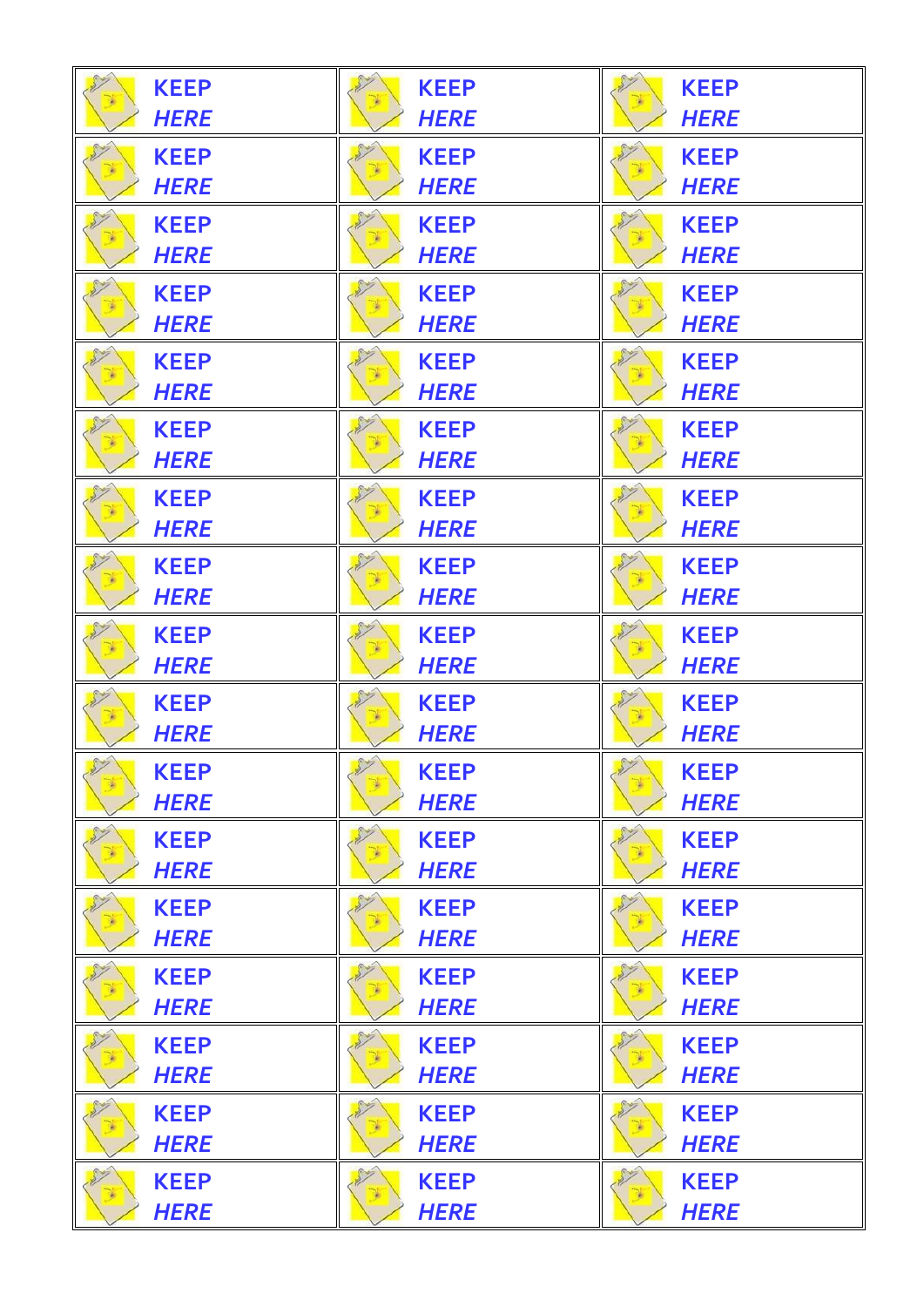| <b>KEEP</b>      | <b>KEEP</b>      | <b>KEEP</b>      |
|------------------|------------------|------------------|
| <b>ELSEWHERE</b> | <b>ELSEWHERE</b> | <b>ELSEWHERE</b> |
| <b>KEEP</b>      | <b>KEEP</b>      | <b>KEEP</b>      |
| <b>ELSEWHERE</b> | <b>ELSEWHERE</b> | <b>ELSEWHERE</b> |
| <b>KEEP</b>      | <b>KEEP</b>      | <b>KEEP</b>      |
| <b>ELSEWHERE</b> | <b>ELSEWHERE</b> | <b>ELSEWHERE</b> |
| <b>KEEP</b>      | <b>KEEP</b>      | <b>KEEP</b>      |
| <b>ELSEWHERE</b> | <b>ELSEWHERE</b> | <b>ELSEWHERE</b> |
| <b>KEEP</b>      | <b>KEEP</b>      | <b>KEEP</b>      |
| <b>ELSEWHERE</b> | <b>ELSEWHERE</b> | <b>ELSEWHERE</b> |
| <b>KEEP</b>      | <b>KEEP</b>      | <b>KEEP</b>      |
| <b>ELSEWHERE</b> | <b>ELSEWHERE</b> | <b>ELSEWHERE</b> |
| <b>KEEP</b>      | <b>KEEP</b>      | <b>KEEP</b>      |
| <b>ELSEWHERE</b> | <b>ELSEWHERE</b> | <b>ELSEWHERE</b> |
| <b>KEEP</b>      | <b>KEEP</b>      | <b>KEEP</b>      |
| <b>ELSEWHERE</b> | <b>ELSEWHERE</b> | <b>ELSEWHERE</b> |
| <b>KEEP</b>      | <b>KEEP</b>      | <b>KEEP</b>      |
| <b>ELSEWHERE</b> | <b>ELSEWHERE</b> | <b>ELSEWHERE</b> |
| <b>KEEP</b>      | <b>KEEP</b>      | <b>KEEP</b>      |
| <b>ELSEWHERE</b> | <b>ELSEWHERE</b> | <b>ELSEWHERE</b> |
| <b>KEEP</b>      | <b>KEEP</b>      | <b>KEEP</b>      |
| <b>ELSEWHERE</b> | <b>ELSEWHERE</b> | <b>ELSEWHERE</b> |
| <b>KEEP</b>      | <b>KEEP</b>      | <b>KEEP</b>      |
| <b>ELSEWHERE</b> | <b>ELSEWHERE</b> | <b>ELSEWHERE</b> |
| <b>KEEP</b>      | <b>KEEP</b>      | <b>KEEP</b>      |
| <b>ELSEWHERE</b> | <b>ELSEWHERE</b> | <b>ELSEWHERE</b> |
| <b>KEEP</b>      | <b>KEEP</b>      | <b>KEEP</b>      |
| <b>ELSEWHERE</b> | <b>ELSEWHERE</b> | <b>ELSEWHERE</b> |
| <b>KEEP</b>      | <b>KEEP</b>      | <b>KEEP</b>      |
| <b>ELSEWHERE</b> | <b>ELSEWHERE</b> | <b>ELSEWHERE</b> |
| <b>KEEP</b>      | <b>KEEP</b>      | <b>KEEP</b>      |
| <b>ELSEWHERE</b> | <b>ELSEWHERE</b> | <b>ELSEWHERE</b> |
| <b>KEEP</b>      | <b>KEEP</b>      | <b>KEEP</b>      |
| <b>ELSEWHERE</b> | <b>ELSEWHERE</b> | <b>ELSEWHERE</b> |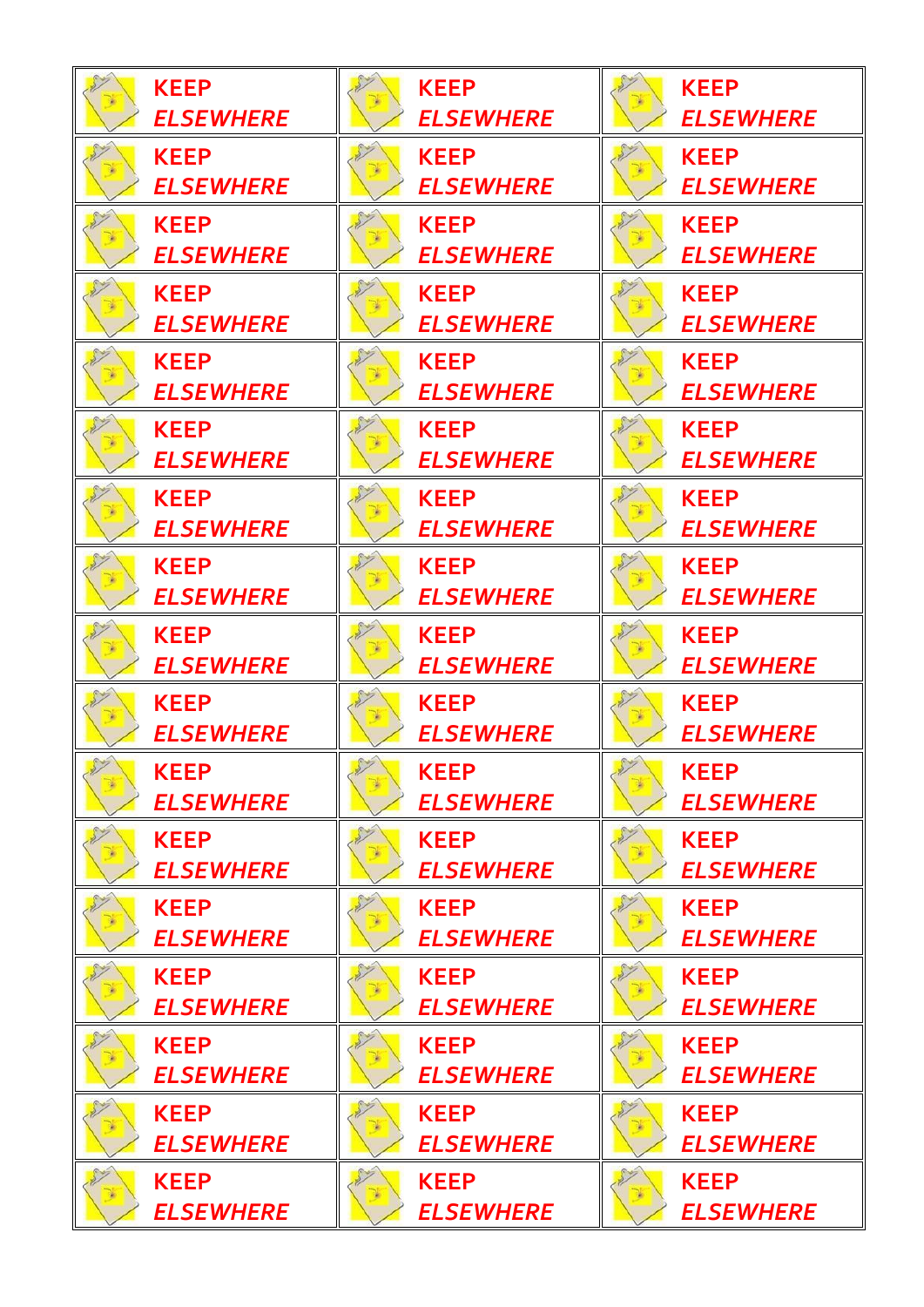| <b>REPAIR or</b> | <b>REPAIR or</b> | <b>REPAIR or</b> |
|------------------|------------------|------------------|
| <b>REPURPOSE</b> | <b>REPURPOSE</b> | <b>REPURPOSE</b> |
| <b>REPAIR or</b> | <b>REPAIR or</b> | <b>REPAIR or</b> |
| <b>REPURPOSE</b> | <b>REPURPOSE</b> | <b>REPURPOSE</b> |
| <b>REPAIR or</b> | <b>REPAIR or</b> | <b>REPAIR or</b> |
| <b>REPURPOSE</b> | <b>REPURPOSE</b> | <b>REPURPOSE</b> |
| <b>REPAIR or</b> | <b>REPAIR or</b> | <b>REPAIR or</b> |
| <b>REPURPOSE</b> | <b>REPURPOSE</b> | <b>REPURPOSE</b> |
| <b>REPAIR or</b> | <b>REPAIR or</b> | <b>REPAIR or</b> |
| <b>REPURPOSE</b> | <b>REPURPOSE</b> | <b>REPURPOSE</b> |
| <b>REPAIR or</b> | <b>REPAIR or</b> | <b>REPAIR or</b> |
| <b>REPURPOSE</b> | <b>REPURPOSE</b> | <b>REPURPOSE</b> |
| <b>REPAIR or</b> | <b>REPAIR or</b> | <b>REPAIR or</b> |
| <b>REPURPOSE</b> | <b>REPURPOSE</b> | <b>REPURPOSE</b> |
| <b>REPAIR or</b> | <b>REPAIR or</b> | <b>REPAIR or</b> |
| <b>REPURPOSE</b> | <b>REPURPOSE</b> | <b>REPURPOSE</b> |
| <b>REPAIR or</b> | <b>REPAIR or</b> | <b>REPAIR or</b> |
| <b>REPURPOSE</b> | <b>REPURPOSE</b> | <b>REPURPOSE</b> |
| <b>REPAIR or</b> | <b>REPAIR or</b> | <b>REPAIR or</b> |
| <b>REPURPOSE</b> | <b>REPURPOSE</b> | <b>REPURPOSE</b> |
| <b>REPAIR or</b> | <b>REPAIR or</b> | <b>REPAIR or</b> |
| <b>REPURPOSE</b> | <b>REPURPOSE</b> | <b>REPURPOSE</b> |
| <b>REPAIR or</b> | <b>REPAIR or</b> | <b>REPAIR or</b> |
| <b>REPURPOSE</b> | <b>REPURPOSE</b> | <b>REPURPOSE</b> |
| <b>REPAIR or</b> | <b>REPAIR or</b> | <b>REPAIR or</b> |
| <b>REPURPOSE</b> | <b>REPURPOSE</b> | <b>REPURPOSE</b> |
| <b>REPAIR or</b> | <b>REPAIR or</b> | <b>REPAIR or</b> |
| <b>REPURPOSE</b> | <b>REPURPOSE</b> | <b>REPURPOSE</b> |
| <b>REPAIR or</b> | <b>REPAIR or</b> | <b>REPAIR or</b> |
| <b>REPURPOSE</b> | <b>REPURPOSE</b> | <b>REPURPOSE</b> |
| <b>REPAIR or</b> | <b>REPAIR or</b> | <b>REPAIR or</b> |
| <b>REPURPOSE</b> | <b>REPURPOSE</b> | <b>REPURPOSE</b> |
| <b>REPAIR or</b> | <b>REPAIR or</b> | <b>REPAIR or</b> |
| <b>REPURPOSE</b> | <b>REPURPOSE</b> | <b>REPURPOSE</b> |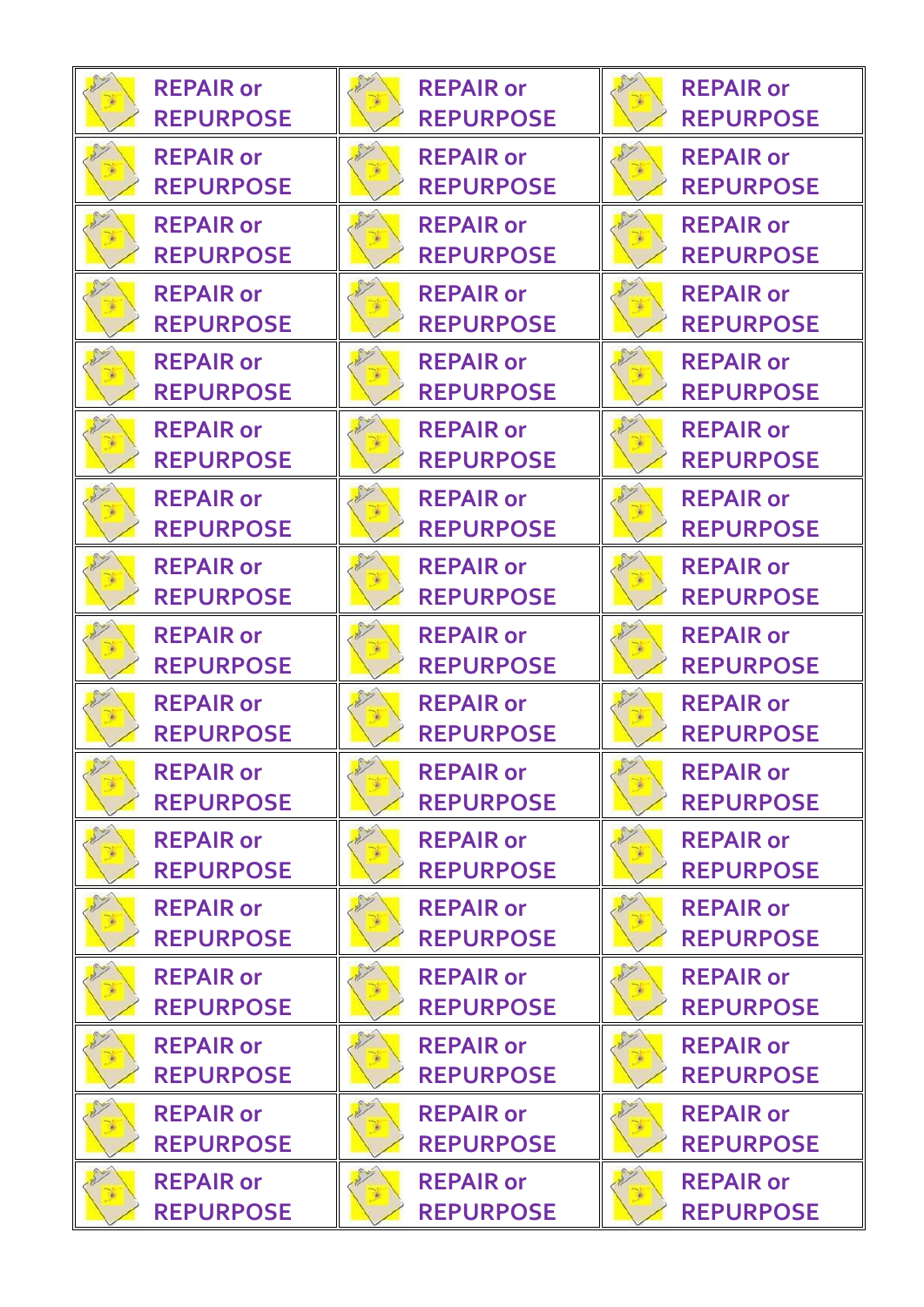| <b>RECYCLE:</b>                | <b>RECYCLE:</b>                              | <b>RECYCLE:</b>                        |
|--------------------------------|----------------------------------------------|----------------------------------------|
| <b>BINS</b>                    | <b>BINS</b>                                  | <b>BINS</b>                            |
| <b>RECYCLE:</b>                | <b>RECYCLE:</b>                              | <b>RECYCLE:</b>                        |
| <b>BINS</b>                    | <b>BINS</b>                                  | <b>BINS</b>                            |
| <b>RECYCLE:</b>                | <b>RECYCLE:</b>                              | <b>RECYCLE:</b>                        |
| <b>BINS</b>                    | <b>BINS</b>                                  | <b>BINS</b>                            |
| <b>RECYCLE:</b>                | <b>RECYCLE:</b>                              | <b>RECYCLE:</b>                        |
| <b>BINS</b>                    | <b>BINS</b>                                  | <b>BINS</b>                            |
| <b>RECYCLE:</b>                | <b>RECYCLE:</b>                              | <b>RECYCLE:</b>                        |
| <b>BINS</b>                    | <b>BINS</b>                                  | <b>BINS</b>                            |
| <b>RECYCLE:</b>                | <b>RECYCLE:</b>                              | <b>RECYCLE:</b>                        |
| <b>BINS</b>                    | <b>BINS</b>                                  | <b>BINS</b>                            |
| <b>RECYCLE:</b>                | <b>RECYCLE:</b>                              | <b>RECYCLE:</b>                        |
| <b>BINS</b>                    | <b>BINS</b>                                  | <b>BINS</b>                            |
| <b>RECYCLE:</b>                | <b>RECYCLE:</b>                              | <b>RECYCLE:</b>                        |
| <b>BINS</b>                    | <b>BINS</b>                                  | <b>BINS</b>                            |
| <b>RECYCLE:</b>                | <b>RECYCLE:</b>                              | <b>RECYCLE:</b>                        |
| <b>BINS</b>                    | <b>BINS</b>                                  | <b>BINS</b>                            |
| <b>RECYCLE:</b>                | <b>RECYCLE:</b>                              | <b>RECYCLE:</b>                        |
| <b>BINS</b>                    | <b>BINS</b>                                  | <b>BINS</b>                            |
| <b>RECYCLE:</b><br><b>BINS</b> | <b>Cup</b><br><b>RECYCLE:</b><br><b>BINS</b> | Pres<br><b>RECYCLE:</b><br><b>BINS</b> |
| <b>RECYCLE:</b>                | <b>RECYCLE:</b>                              | <b>RECYCLE:</b>                        |
| <b>BINS</b>                    | <b>BINS</b>                                  | <b>BINS</b>                            |
| <b>RECYCLE:</b>                | <b>RECYCLE:</b>                              | <b>RECYCLE:</b>                        |
| <b>BINS</b>                    | <b>BINS</b>                                  | <b>BINS</b>                            |
| <b>RECYCLE:</b>                | <b>RECYCLE:</b>                              | <b>RECYCLE:</b>                        |
| <b>BINS</b>                    | <b>BINS</b>                                  | <b>BINS</b>                            |
| <b>RECYCLE:</b>                | <b>RECYCLE:</b>                              | <b>RECYCLE:</b>                        |
| <b>BINS</b>                    | <b>BINS</b>                                  | <b>BINS</b>                            |
| <b>RECYCLE:</b>                | <b>RECYCLE:</b>                              | <b>RECYCLE:</b>                        |
| <b>BINS</b>                    | <b>BINS</b>                                  | <b>BINS</b>                            |
| <b>RECYCLE:</b>                | <b>RECYCLE:</b>                              | <b>RECYCLE:</b>                        |
| <b>BINS</b>                    | <b>BINS</b>                                  | <b>BINS</b>                            |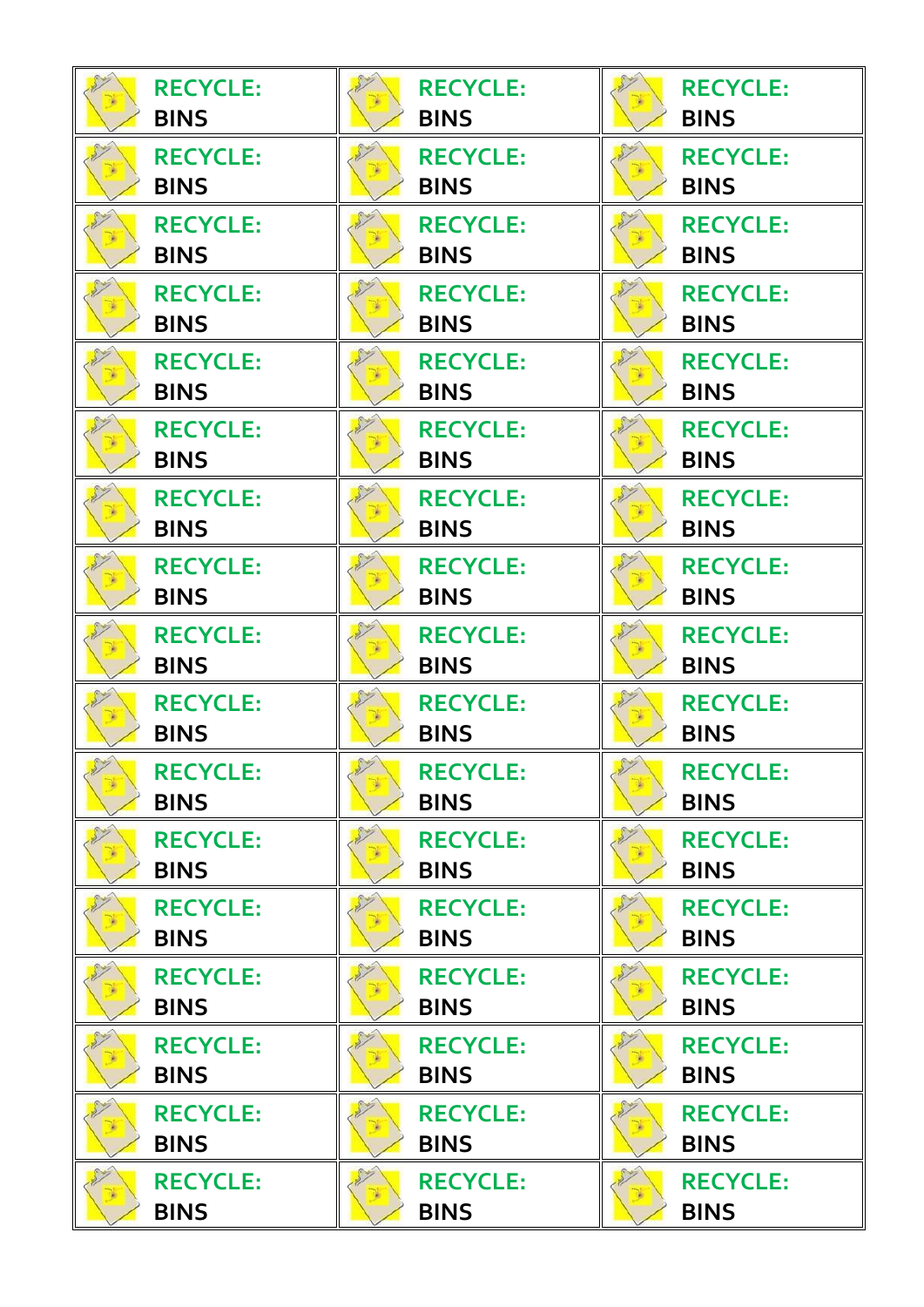| <b>RECYCLE:</b>                   | <b>RECYCLE:</b>                          | <b>RECYCLE:</b>                          |
|-----------------------------------|------------------------------------------|------------------------------------------|
| <b>ARRANGE</b>                    | <b>ARRANGE</b>                           | <b>ARRANGE</b>                           |
| <b>RECYCLE:</b>                   | <b>RECYCLE:</b>                          | <b>RECYCLE:</b>                          |
| <b>ARRANGE</b>                    | <b>ARRANGE</b>                           | <b>ARRANGE</b>                           |
| <b>RECYCLE:</b>                   | <b>RECYCLE:</b>                          | <b>RECYCLE:</b>                          |
| <b>ARRANGE</b>                    | <b>ARRANGE</b>                           | <b>ARRANGE</b>                           |
| <b>RECYCLE:</b>                   | <b>RECYCLE:</b>                          | <b>RECYCLE:</b>                          |
| <b>ARRANGE</b>                    | <b>ARRANGE</b>                           | <b>ARRANGE</b>                           |
| <b>RECYCLE:</b>                   | <b>RECYCLE:</b>                          | <b>RECYCLE:</b>                          |
| <b>ARRANGE</b>                    | <b>ARRANGE</b>                           | <b>ARRANGE</b>                           |
| <b>RECYCLE:</b>                   | <b>RECYCLE:</b>                          | <b>RECYCLE:</b>                          |
| <b>ARRANGE</b>                    | <b>ARRANGE</b>                           | <b>ARRANGE</b>                           |
| <b>RECYCLE:</b>                   | <b>RECYCLE:</b>                          | <b>RECYCLE:</b>                          |
| <b>ARRANGE</b>                    | <b>ARRANGE</b>                           | <b>ARRANGE</b>                           |
| <b>RECYCLE:</b>                   | <b>RECYCLE:</b>                          | <b>RECYCLE:</b>                          |
| <b>ARRANGE</b>                    | <b>ARRANGE</b>                           | <b>ARRANGE</b>                           |
| <b>RECYCLE:</b>                   | <b>RECYCLE:</b>                          | <b>RECYCLE:</b>                          |
| <b>ARRANGE</b>                    | <b>ARRANGE</b>                           | <b>ARRANGE</b>                           |
| <b>RECYCLE:</b>                   | <b>RECYCLE:</b>                          | <b>RECYCLE:</b>                          |
| <b>ARRANGE</b>                    | <b>ARRANGE</b>                           | <b>ARRANGE</b>                           |
| <b>RECYCLE:</b><br><b>ARRANGE</b> | Fug<br><b>RECYCLE:</b><br><b>ARRANGE</b> | Pus<br><b>RECYCLE:</b><br><b>ARRANGE</b> |
| <b>RECYCLE:</b>                   | <b>RECYCLE:</b>                          | <b>RECYCLE:</b>                          |
| <b>ARRANGE</b>                    | <b>ARRANGE</b>                           | <b>ARRANGE</b>                           |
| <b>RECYCLE:</b>                   | <b>RECYCLE:</b>                          | <b>RECYCLE:</b>                          |
| <b>ARRANGE</b>                    | <b>ARRANGE</b>                           | <b>ARRANGE</b>                           |
| <b>RECYCLE:</b>                   | <b>RECYCLE:</b>                          | <b>RECYCLE:</b>                          |
| <b>ARRANGE</b>                    | <b>ARRANGE</b>                           | <b>ARRANGE</b>                           |
| <b>RECYCLE:</b>                   | <b>RECYCLE:</b>                          | <b>RECYCLE:</b>                          |
| <b>ARRANGE</b>                    | <b>ARRANGE</b>                           | <b>ARRANGE</b>                           |
| <b>RECYCLE:</b>                   | <b>RECYCLE:</b>                          | <b>RECYCLE:</b>                          |
| <b>ARRANGE</b>                    | <b>ARRANGE</b>                           | <b>ARRANGE</b>                           |
| <b>RECYCLE:</b>                   | <b>RECYCLE:</b>                          | <b>RECYCLE:</b>                          |
| <b>ARRANGE</b>                    | <b>ARRANGE</b>                           | <b>ARRANGE</b>                           |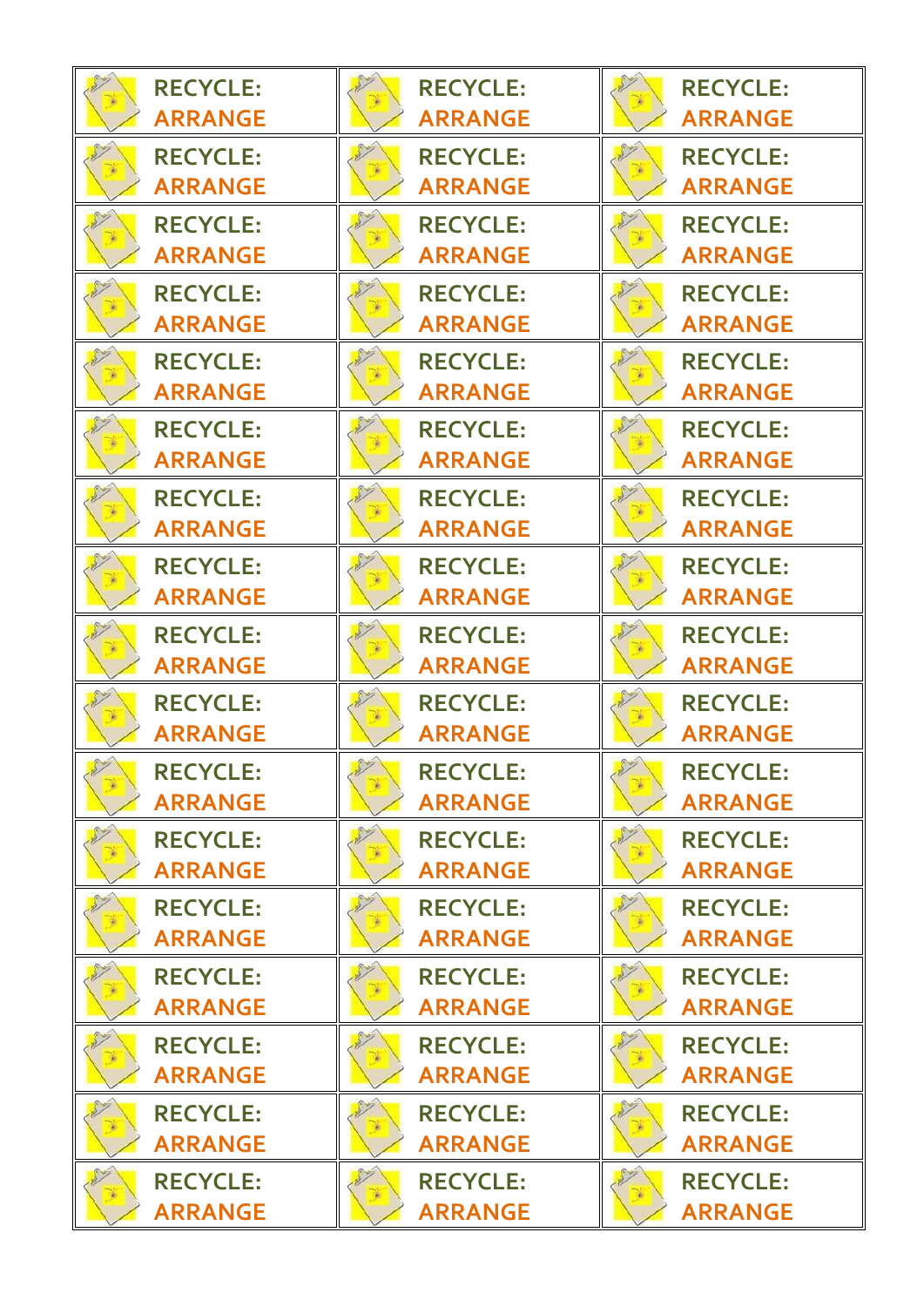| <b>DISCARD:</b> | <b>DISCARD:</b>       | <b>DISCARD:</b>   |
|-----------------|-----------------------|-------------------|
| <b>TRASH</b>    | <b>Drop-off Point</b> | Hazardous/Special |
| <b>DISCARD:</b> | <b>DISCARD:</b>       | <b>DISCARD:</b>   |
| <b>TRASH</b>    | <b>Drop-off Point</b> | Hazardous/Special |
| <b>DISCARD:</b> | <b>DISCARD:</b>       | <b>DISCARD:</b>   |
| <b>TRASH</b>    | <b>Drop-off Point</b> | Hazardous/Special |
| <b>DISCARD:</b> | <b>DISCARD:</b>       | <b>DISCARD:</b>   |
| <b>TRASH</b>    | <b>Drop-off Point</b> | Hazardous/Special |
| <b>DISCARD:</b> | <b>DISCARD:</b>       | <b>DISCARD:</b>   |
| <b>TRASH</b>    | <b>Drop-off Point</b> | Hazardous/Special |
| <b>DISCARD:</b> | <b>DISCARD:</b>       | <b>DISCARD:</b>   |
| <b>TRASH</b>    | <b>Drop-off Point</b> | Hazardous/Special |
| <b>DISCARD:</b> | <b>DISCARD:</b>       | <b>DISCARD:</b>   |
| <b>TRASH</b>    | <b>Drop-off Point</b> | Hazardous/Special |
| <b>DISCARD:</b> | <b>DISCARD:</b>       | <b>DISCARD:</b>   |
| <b>TRASH</b>    | <b>Drop-off Point</b> | Hazardous/Special |
| <b>DISCARD:</b> | <b>DISCARD:</b>       | <b>DISCARD:</b>   |
| <b>TRASH</b>    | <b>Drop-off Point</b> | Hazardous/Special |
| <b>DISCARD:</b> | <b>DISCARD:</b>       | <b>DISCARD:</b>   |
| <b>TRASH</b>    | <b>Drop-off Point</b> | Hazardous/Special |
| <b>DISCARD:</b> | <b>DISCARD:</b>       | <b>DISCARD:</b>   |
| <b>TRASH</b>    | <b>Drop-off Point</b> | Hazardous/Special |
| <b>DISCARD:</b> | <b>DISCARD:</b>       | <b>DISCARD:</b>   |
| <b>TRASH</b>    | <b>Drop-off Point</b> | Hazardous/Special |
| <b>DISCARD:</b> | <b>DISCARD:</b>       | <b>DISCARD:</b>   |
| <b>TRASH</b>    | <b>Drop-off Point</b> | Hazardous/Special |
| <b>DISCARD:</b> | <b>DISCARD:</b>       | <b>DISCARD:</b>   |
| <b>TRASH</b>    | <b>Drop-off Point</b> | Hazardous/Special |
| <b>DISCARD:</b> | <b>DISCARD:</b>       | <b>DISCARD:</b>   |
| <b>TRASH</b>    | <b>Drop-off Point</b> | Hazardous/Special |
| <b>DISCARD:</b> | <b>DISCARD:</b>       | <b>DISCARD:</b>   |
| <b>TRASH</b>    | <b>Drop-off Point</b> | Hazardous/Special |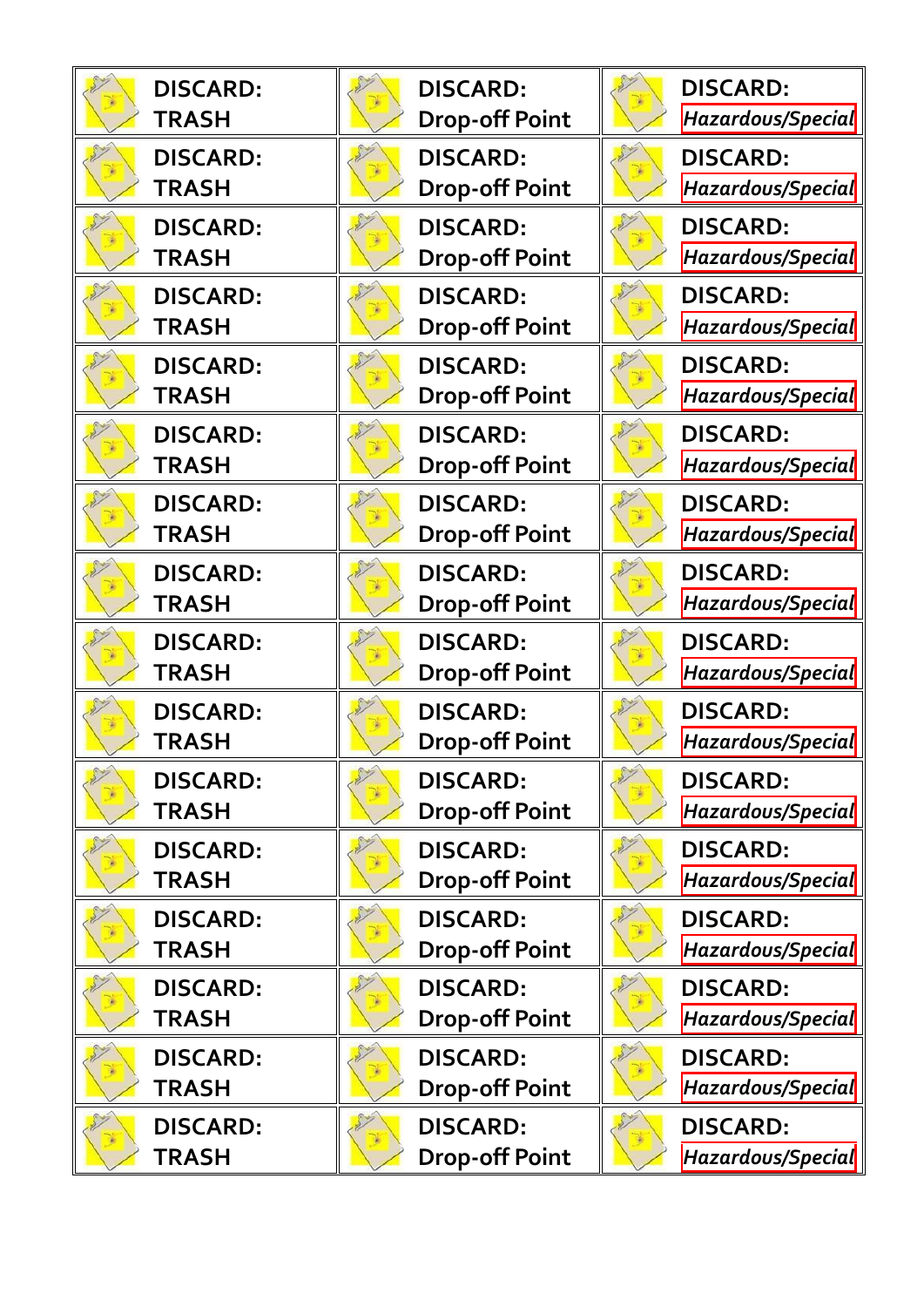| <b>CONFIDENTIAL!</b> | <b>CONFIDENTIAL!</b> | <b>CONFIDENTIAL!</b> |
|----------------------|----------------------|----------------------|
| <b>SHRED etc.</b>    | <b>SHRED etc.</b>    | <b>SHRED etc.</b>    |
| <b>CONFIDENTIAL!</b> | <b>CONFIDENTIAL!</b> | <b>CONFIDENTIAL!</b> |
| <b>SHRED etc.</b>    | <b>SHRED etc.</b>    | <b>SHRED</b> etc.    |
| <b>CONFIDENTIAL!</b> | <b>CONFIDENTIAL!</b> | <b>CONFIDENTIAL!</b> |
| <b>SHRED etc.</b>    | <b>SHRED etc.</b>    | <b>SHRED etc.</b>    |
| <b>CONFIDENTIAL!</b> | <b>CONFIDENTIAL!</b> | <b>CONFIDENTIAL!</b> |
| <b>SHRED etc.</b>    | <b>SHRED etc.</b>    | <b>SHRED etc.</b>    |
| <b>CONFIDENTIAL!</b> | <b>CONFIDENTIAL!</b> | <b>CONFIDENTIAL!</b> |
| <b>SHRED</b> etc.    | <b>SHRED etc.</b>    | <b>SHRED etc.</b>    |
| <b>CONFIDENTIAL!</b> | <b>CONFIDENTIAL!</b> | <b>CONFIDENTIAL!</b> |
| <b>SHRED etc.</b>    | <b>SHRED etc.</b>    | <b>SHRED etc.</b>    |
| <b>CONFIDENTIAL!</b> | <b>CONFIDENTIAL!</b> | <b>CONFIDENTIAL!</b> |
| <b>SHRED etc.</b>    | <b>SHRED etc.</b>    | <b>SHRED etc.</b>    |
| <b>CONFIDENTIAL!</b> | <b>CONFIDENTIAL!</b> | <b>CONFIDENTIAL!</b> |
| <b>SHRED etc.</b>    | <b>SHRED etc.</b>    | <b>SHRED etc.</b>    |
| <b>CONFIDENTIAL!</b> | <b>CONFIDENTIAL!</b> | <b>CONFIDENTIAL!</b> |
| <b>SHRED etc.</b>    | <b>SHRED etc.</b>    | <b>SHRED etc.</b>    |
| <b>CONFIDENTIAL!</b> | <b>CONFIDENTIAL!</b> | <b>CONFIDENTIAL!</b> |
| <b>SHRED etc.</b>    | <b>SHRED etc.</b>    | <b>SHRED etc.</b>    |
| <b>Rus</b>           | <b>Rush</b>          | <b>Cus</b>           |
| <b>CONFIDENTIAL!</b> | <b>CONFIDENTIAL!</b> | <b>CONFIDENTIAL!</b> |
| <b>SHRED etc.</b>    | <b>SHRED etc.</b>    | <b>SHRED etc.</b>    |
| <b>CONFIDENTIAL!</b> | <b>CONFIDENTIAL!</b> | <b>CONFIDENTIAL!</b> |
| <b>SHRED</b> etc.    | <b>SHRED etc.</b>    | <b>SHRED etc.</b>    |
| <b>CONFIDENTIAL!</b> | <b>CONFIDENTIAL!</b> | <b>CONFIDENTIAL!</b> |
| <b>SHRED etc.</b>    | <b>SHRED etc.</b>    | <b>SHRED etc.</b>    |
| <b>CONFIDENTIAL!</b> | <b>CONFIDENTIAL!</b> | <b>CONFIDENTIAL!</b> |
| <b>SHRED etc.</b>    | <b>SHRED etc.</b>    | <b>SHRED etc.</b>    |
| <b>CONFIDENTIAL!</b> | <b>CONFIDENTIAL!</b> | <b>CONFIDENTIAL!</b> |
| <b>SHRED etc.</b>    | <b>SHRED etc.</b>    | <b>SHRED etc.</b>    |
| <b>CONFIDENTIAL!</b> | <b>CONFIDENTIAL!</b> | <b>CONFIDENTIAL!</b> |
| <b>SHRED etc.</b>    | <b>SHRED etc.</b>    | <b>SHRED etc.</b>    |
| <b>CONFIDENTIAL!</b> | <b>CONFIDENTIAL!</b> | <b>CONFIDENTIAL!</b> |
| <b>SHRED etc.</b>    | <b>SHRED etc.</b>    | <b>SHRED etc.</b>    |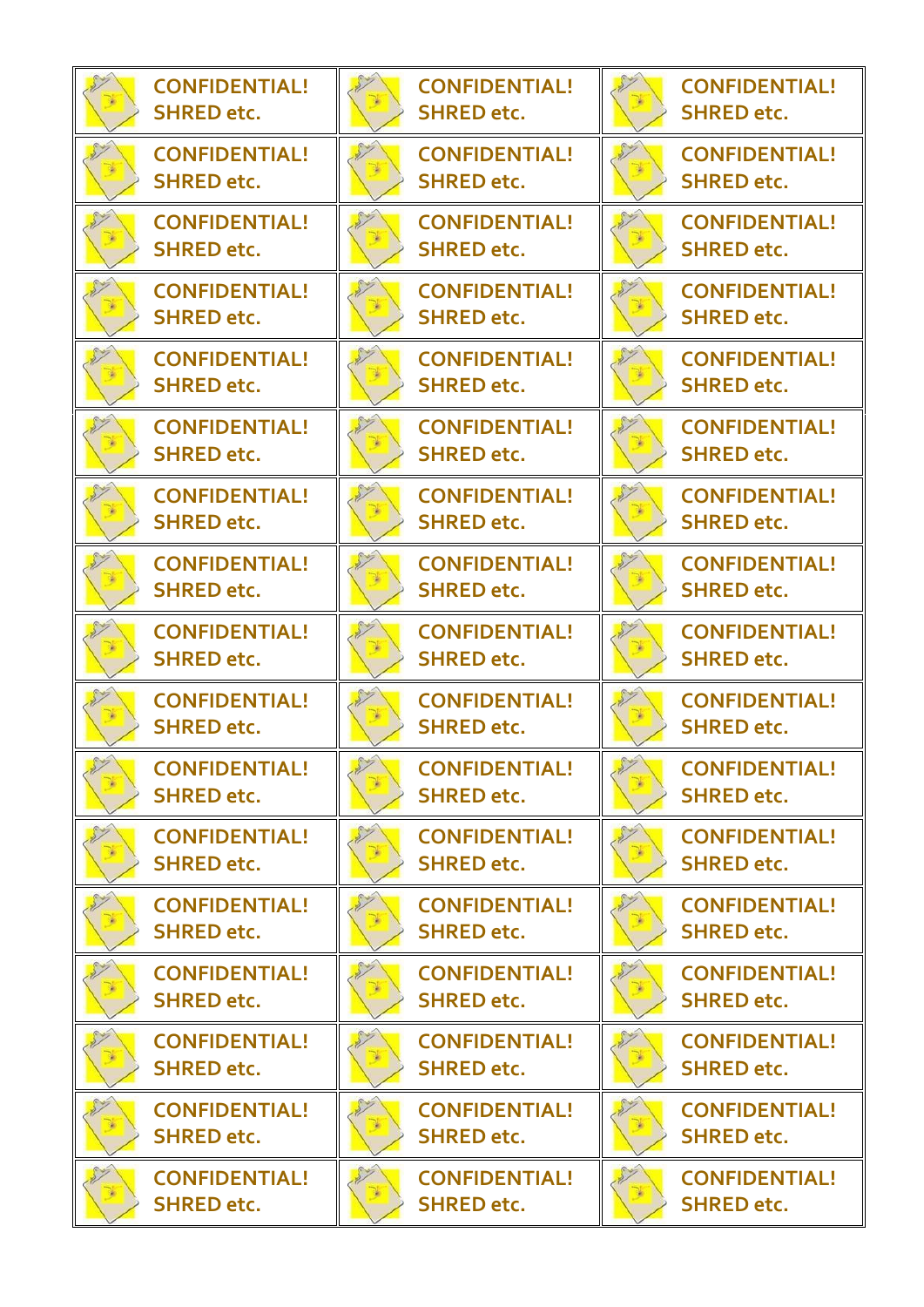| <b>DONATE or</b> | <b>DONATE or</b> | <b>DONATE or</b> |
|------------------|------------------|------------------|
| <b>SELL</b>      | <b>SELL</b>      | <b>SELL</b>      |
| <b>DONATE or</b> | <b>DONATE or</b> | <b>DONATE or</b> |
| <b>SELL</b>      | <b>SELL</b>      | <b>SELL</b>      |
| <b>DONATE or</b> | <b>DONATE or</b> | <b>DONATE or</b> |
| <b>SELL</b>      | <b>SELL</b>      | <b>SELL</b>      |
| <b>DONATE or</b> | <b>DONATE or</b> | <b>DONATE or</b> |
| <b>SELL</b>      | <b>SELL</b>      | <b>SELL</b>      |
| <b>DONATE or</b> | <b>DONATE or</b> | <b>DONATE or</b> |
| <b>SELL</b>      | <b>SELL</b>      | <b>SELL</b>      |
| <b>DONATE or</b> | <b>DONATE or</b> | <b>DONATE or</b> |
| <b>SELL</b>      | <b>SELL</b>      | <b>SELL</b>      |
| <b>DONATE or</b> | <b>DONATE or</b> | <b>DONATE or</b> |
| <b>SELL</b>      | <b>SELL</b>      | <b>SELL</b>      |
| <b>DONATE or</b> | <b>DONATE or</b> | <b>DONATE or</b> |
| <b>SELL</b>      | <b>SELL</b>      | <b>SELL</b>      |
| <b>DONATE or</b> | <b>DONATE or</b> | <b>DONATE or</b> |
| <b>SELL</b>      | <b>SELL</b>      | <b>SELL</b>      |
| <b>DONATE or</b> | <b>DONATE or</b> | <b>DONATE or</b> |
| <b>SELL</b>      | <b>SELL</b>      | <b>SELL</b>      |
| <b>DONATE or</b> | <b>DONATE or</b> | <b>DONATE or</b> |
| <b>SELL</b>      | <b>SELL</b>      | <b>SELL</b>      |
| <b>DONATE or</b> | <b>DONATE or</b> | <b>DONATE or</b> |
| <b>SELL</b>      | <b>SELL</b>      | <b>SELL</b>      |
| <b>DONATE or</b> | <b>DONATE or</b> | <b>DONATE or</b> |
| <b>SELL</b>      | <b>SELL</b>      | <b>SELL</b>      |
| <b>DONATE or</b> | <b>DONATE or</b> | <b>DONATE or</b> |
| <b>SELL</b>      | <b>SELL</b>      | <b>SELL</b>      |
| <b>DONATE or</b> | <b>DONATE or</b> | <b>DONATE or</b> |
| <b>SELL</b>      | <b>SELL</b>      | <b>SELL</b>      |
| <b>DONATE or</b> | <b>DONATE or</b> | <b>DONATE or</b> |
| <b>SELL</b>      | <b>SELL</b>      | <b>SELL</b>      |
| <b>DONATE or</b> | <b>DONATE or</b> | <b>DONATE or</b> |
| <b>SELL</b>      | <b>SELL</b>      | <b>SELL</b>      |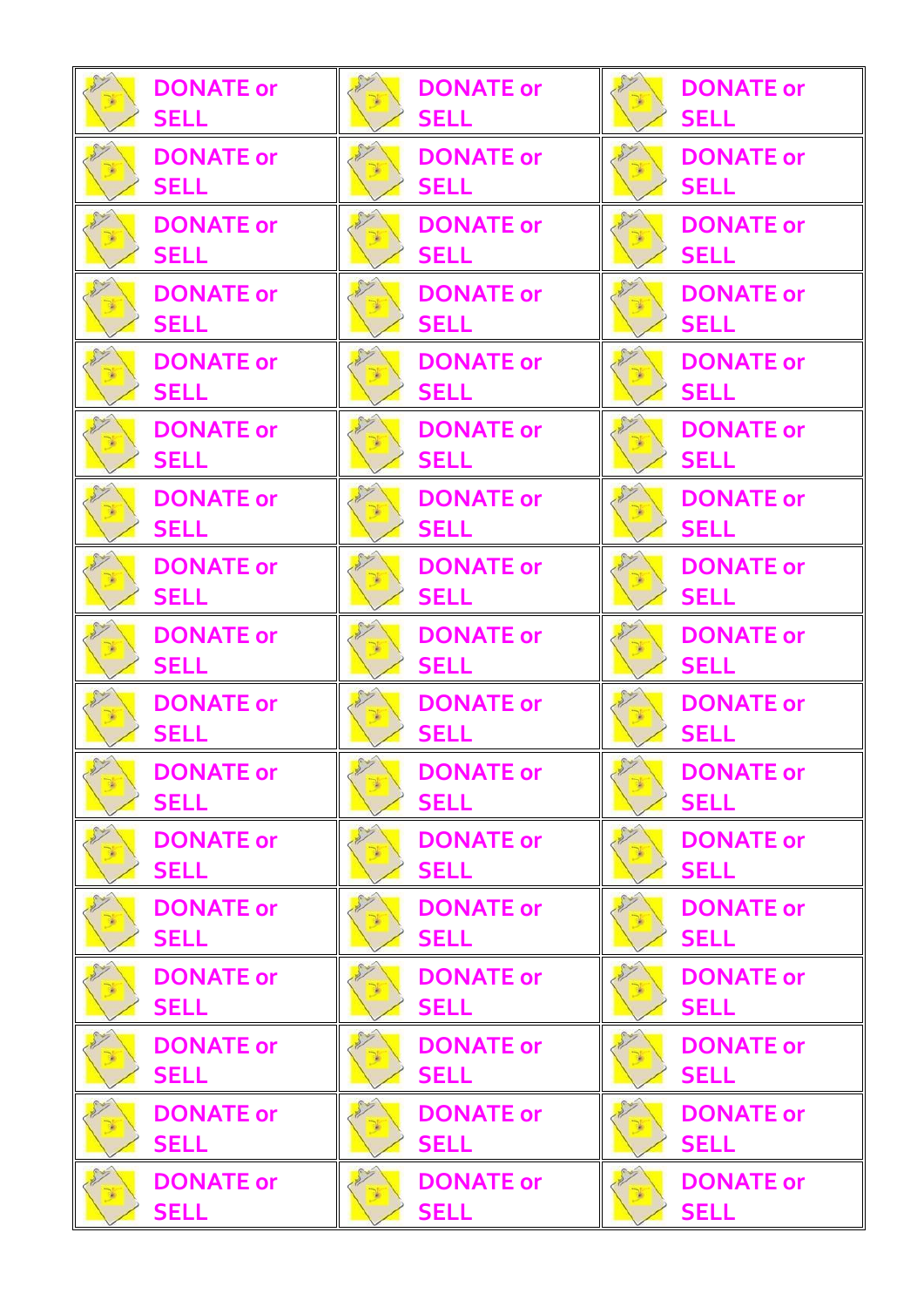| <b>ARCHIVE</b>                    | <b>ARCHIVE</b>                                   | <b>ARCHIVE</b>                    |
|-----------------------------------|--------------------------------------------------|-----------------------------------|
| <b>FOR REAL</b>                   | <b>FOR REAL</b>                                  | <b>FOR REAL</b>                   |
| <b>ARCHIVE</b>                    | <b>ARCHIVE</b>                                   | <b>ARCHIVE</b>                    |
| <b>FOR REAL</b>                   | <b>FOR REAL</b>                                  | <b>FOR REAL</b>                   |
| <b>ARCHIVE</b>                    | <b>ARCHIVE</b>                                   | <b>ARCHIVE</b>                    |
| <b>FOR REAL</b>                   | <b>FOR REAL</b>                                  | <b>FOR REAL</b>                   |
| <b>ARCHIVE</b>                    | <b>ARCHIVE</b>                                   | <b>ARCHIVE</b>                    |
| <b>FOR REAL</b>                   | <b>FOR REAL</b>                                  | <b>FOR REAL</b>                   |
| <b>ARCHIVE</b>                    | <b>ARCHIVE</b>                                   | <b>ARCHIVE</b>                    |
| <b>FOR REAL</b>                   | <b>FOR REAL</b>                                  | <b>FOR REAL</b>                   |
| <b>ARCHIVE</b>                    | <b>ARCHIVE</b>                                   | <b>ARCHIVE</b>                    |
| <b>FOR REAL</b>                   | <b>FOR REAL</b>                                  | <b>FOR REAL</b>                   |
| <b>ARCHIVE</b>                    | <b>ARCHIVE</b>                                   | <b>ARCHIVE</b>                    |
| <b>FOR REAL</b>                   | <b>FOR REAL</b>                                  | <b>FOR REAL</b>                   |
| <b>ARCHIVE</b>                    | <b>ARCHIVE</b>                                   | <b>ARCHIVE</b>                    |
| <b>FOR REAL</b>                   | <b>FOR REAL</b>                                  | <b>FOR REAL</b>                   |
| <b>ARCHIVE</b>                    | <b>ARCHIVE</b>                                   | <b>ARCHIVE</b>                    |
| <b>FOR REAL</b>                   | <b>FOR REAL</b>                                  | <b>FOR REAL</b>                   |
| <b>ARCHIVE</b>                    | <b>ARCHIVE</b>                                   | <b>ARCHIVE</b>                    |
| <b>FOR REAL</b>                   | <b>FOR REAL</b>                                  | <b>FOR REAL</b>                   |
| <b>ARCHIVE</b><br><b>FOR REAL</b> | <b>Puss</b><br><b>ARCHIVE</b><br><b>FOR REAL</b> | <b>ARCHIVE</b><br><b>FOR REAL</b> |
| <b>ARCHIVE</b>                    | <b>ARCHIVE</b>                                   | <b>ARCHIVE</b>                    |
| <b>FOR REAL</b>                   | <b>FOR REAL</b>                                  | <b>FOR REAL</b>                   |
| <b>ARCHIVE</b>                    | <b>ARCHIVE</b>                                   | <b>ARCHIVE</b>                    |
| <b>FOR REAL</b>                   | <b>FOR REAL</b>                                  | <b>FOR REAL</b>                   |
| <b>ARCHIVE</b>                    | <b>ARCHIVE</b>                                   | <b>ARCHIVE</b>                    |
| <b>FOR REAL</b>                   | <b>FOR REAL</b>                                  | <b>FOR REAL</b>                   |
| <b>ARCHIVE</b>                    | <b>ARCHIVE</b>                                   | <b>ARCHIVE</b>                    |
| <b>FOR REAL</b>                   | <b>FOR REAL</b>                                  | <b>FOR REAL</b>                   |
| <b>ARCHIVE</b>                    | <b>ARCHIVE</b>                                   | <b>ARCHIVE</b>                    |
| <b>FOR REAL</b>                   | <b>FOR REAL</b>                                  | <b>FOR REAL</b>                   |
| <b>ARCHIVE</b>                    | <b>ARCHIVE</b>                                   | <b>ARCHIVE</b>                    |
| <b>FOR REAL</b>                   | <b>FOR REAL</b>                                  | <b>FOR REAL</b>                   |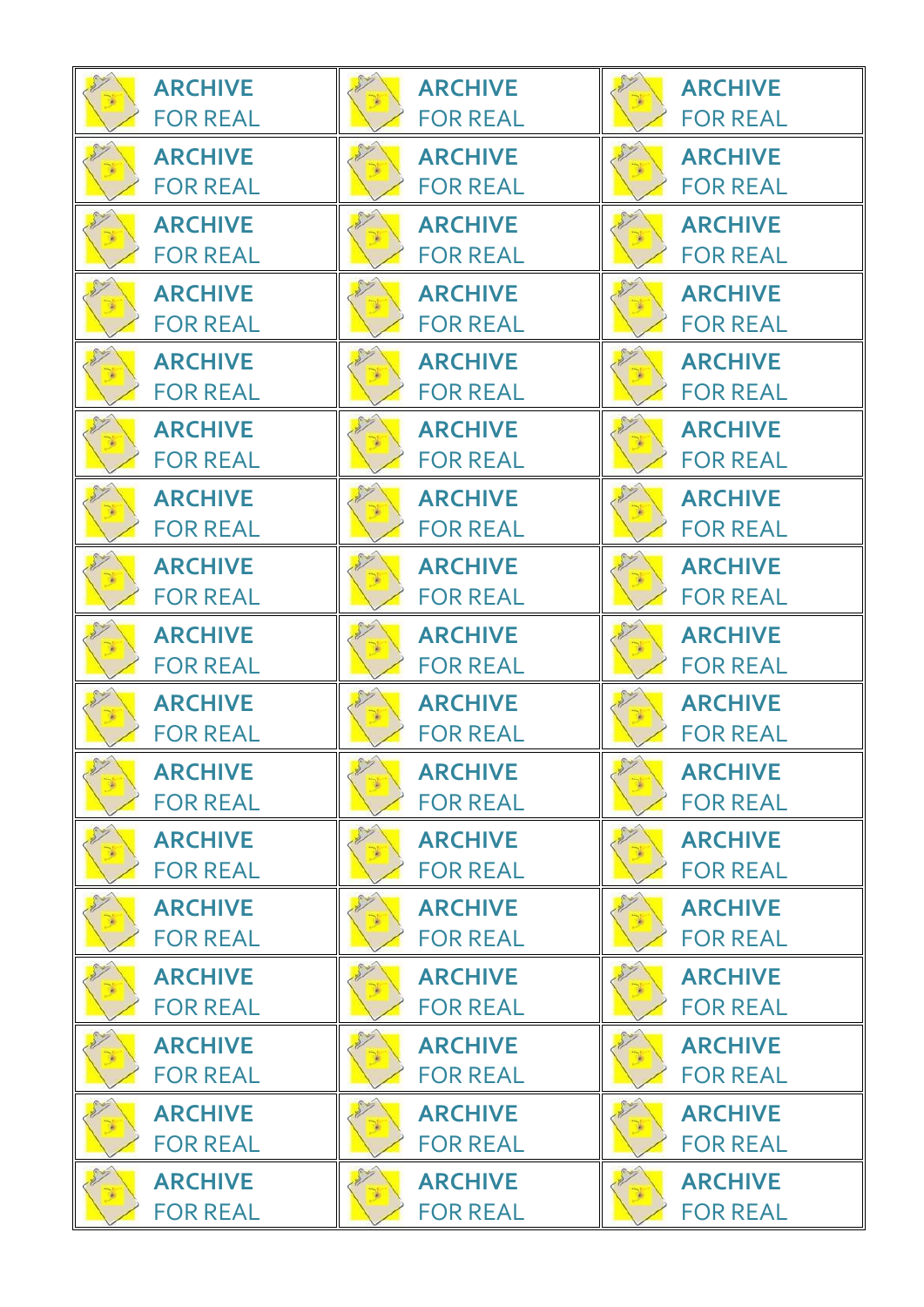